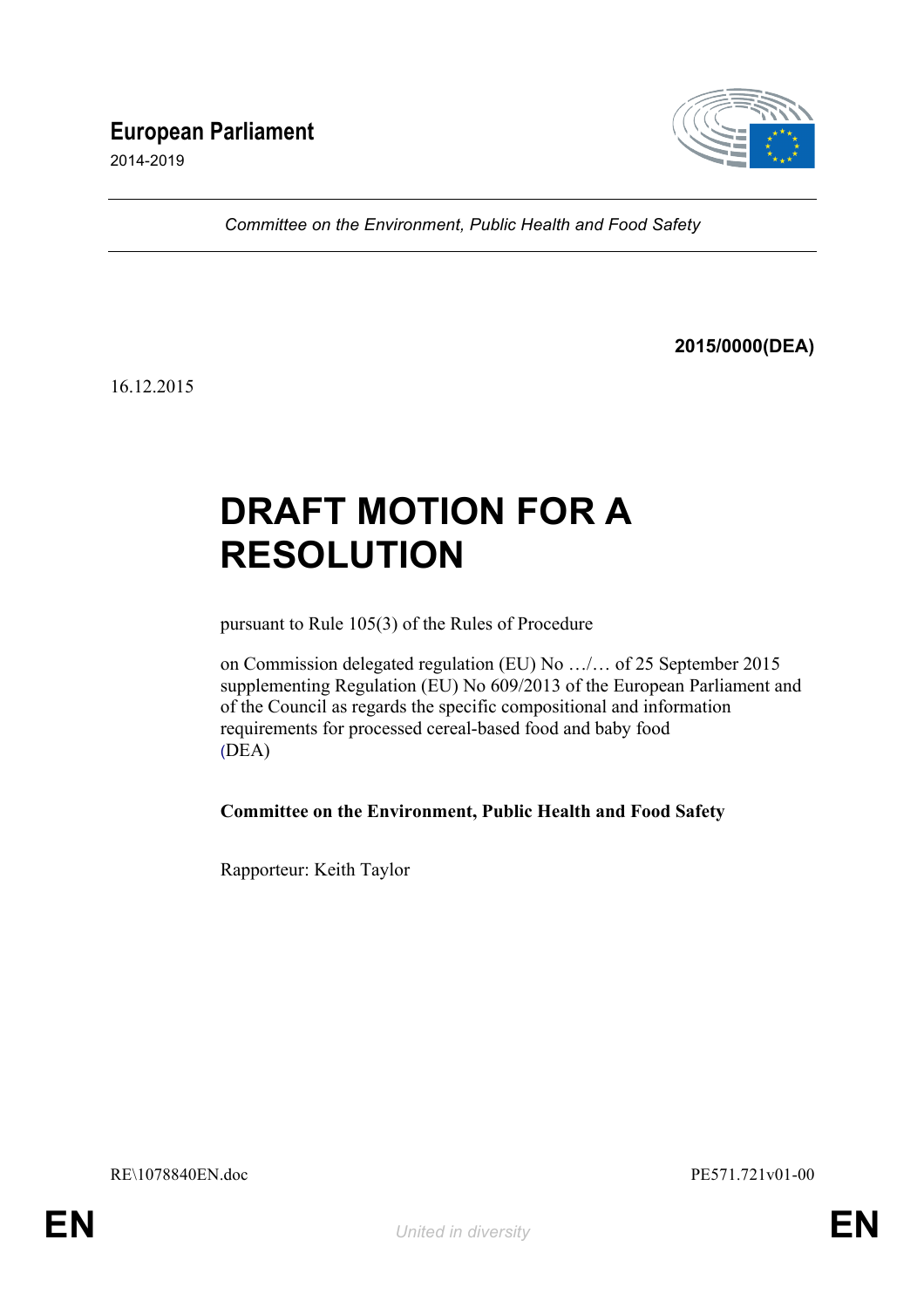#### **B8-0000/2015**

**European Parliament resolution on Commission Delegated Regulation (EU) No …/… of 25 September 2015 supplementing Regulation (EU) No 609/2013 of the European Parliament and of the Council as regards the specific compositional and information requirements for processed cereal-based food and baby food (DEA)**

#### *The European Parliament*,

- having regard to Commission delegated regulation  $(C(2015)06507)$ ;
- having regard to Article 290 of the Treaty on the Functioning of the European Union;
- having regard to Regulation (EU) No 609/2013 of the European Parliament and of the Council of 12 June 2013 on food intended for infants and young children, food for special medical purposes, and total diet replacement for weight control and repealing Council Directive 92/52/EEC, Commission Directives 96/8/EC, 1999/21/EC, 2006/125/EC and 2006/141/EC, Directive 2009/39/EC of the European Parliament and of the Council and Commission Regulations (EC) No 41/2009 and (EC) No 953/2009<sup>1</sup>, and in particular Article 11(1) thereof;
- having regard to the United Nations Convention on the Rights of the Child;
- having regard to the International Code of Marketing of Breast-Milk Substitutes adopted by the World Health Assembly in 1981<sup>2</sup> and the 16 subsequent relevant World Health Assembly Resolutions and, in particular, the WHA Resolution 63.23 (2010) that urges Member States 'to end inappropriate promotion of food for infants and young children and to ensure that nutrition and health claims shall not be permitted for foods for infants and young children, except where specifically provided for, in relevant Codex Alimentarius standards or national legislation.';
- having regard to the UK Government's Scientific Advisory Committee on Nutrition (SACN) position statement of 24 September 2007<sup>3</sup>;
- having regard to Article 5 of Regulation (EU) No 609/2013 and the precautionary principle inscribed therein;
- having regard to the motion for a resolution by the Committee on the Environment, Public Health and Food Safety;
- having regard to Rule 105(3) of its Rules of Procedure;
- A. whereas the Commission has failed to present to Parliament and Council the report on Young Child formula required by Regulation (EU) No 609/2013 (Article 12) which is a

<sup>1</sup> OJ L 181, 29.6.2013, p. 35.<br>
2 http://www.who.int/nutrition/publications/code\_english.pdf

http://webarchive.nationalarchives.gov.uk/20140507013106/http://www.sacn.gov.uk/pdfs/position\_statement\_2007\_09\_24.pdf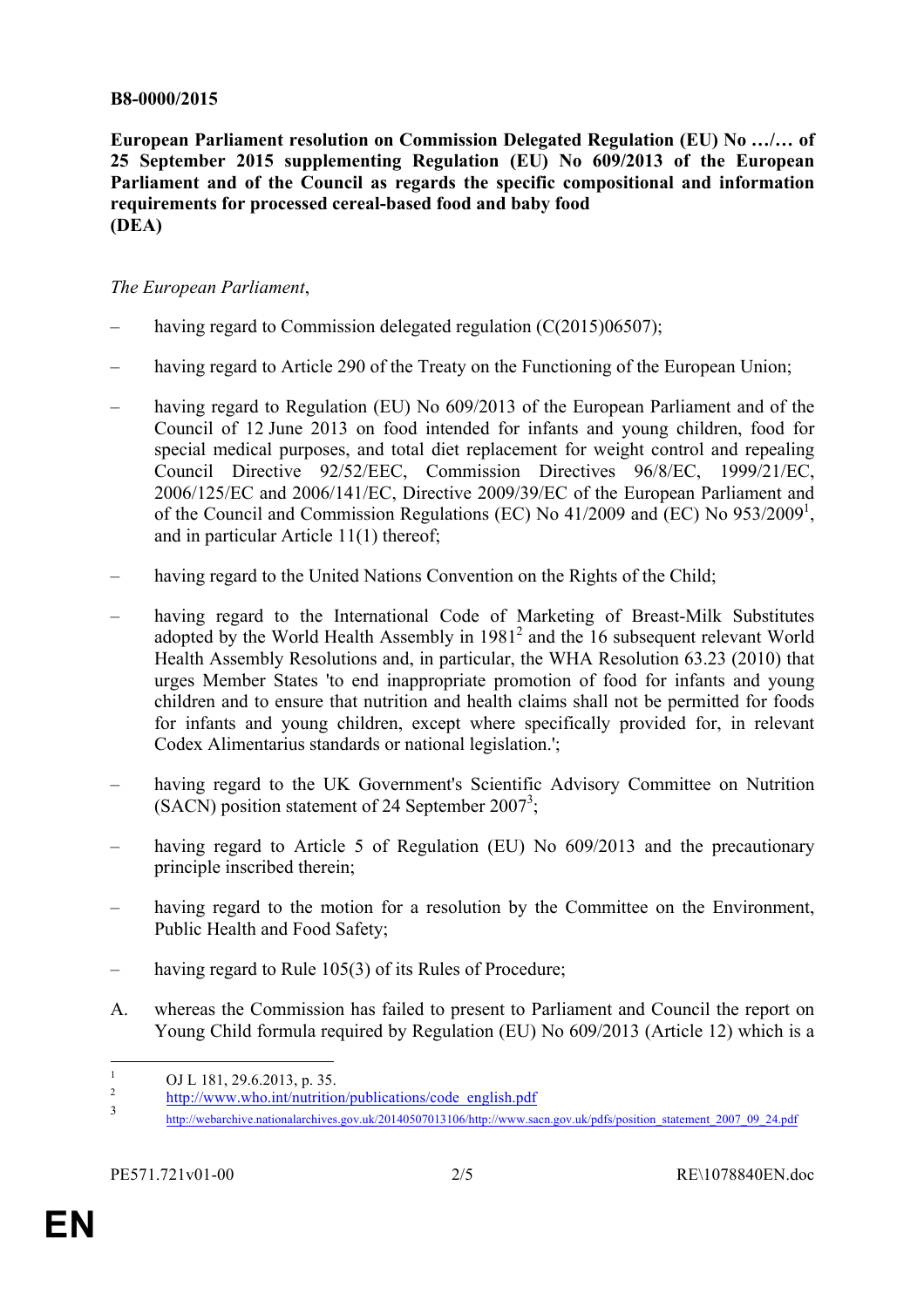necessary condition for national strategies to reduce childhood obesity;

- B. whereas in part 3 of Annex I, the delegated regulation allows baby foods to provide 30 % of their energy from sugar (7.5g sugar/100kcal is equivalent to 30kcal from sugar in 100kcal energy);
- C. whereas provision in Annex I part 3 is contradictory to all health advice from the World Health Organisation<sup>1</sup> (WHO) and from scientific committees in Member States who have recommended significant reductions in total sugar intake. The introduction of such foods – especially so early – is likely to contribute to the rising levels of childhood obesity and may affect the developing taste preferences of children. For infants and young children in particular, added sugar levels should be kept to a minimum;
- D. whereas poor diet is now by far the biggest underlying cause of disease and death globally - bigger than tobacco, alcohol and physical inactivity added together<sup>2</sup>;
- E. whereas the WHO recommends that infants should be breastfed exclusively during the first 6 months of life and that from 6 months of age, breastmilk should be complemented with a variety of adequate, safe and nutrient dense complementary foods, while salt and sugars should not be added to complementary foods; $3$
- F. whereas all Member States endorsed the International Code of Marketing of Breast-Milk Substitutes adopted by the World Health Assembly (WHA) in 1981 ('the International Code') and the 16 subsequent relevant WHA Resolutions which are designed to ensure that all parents and caregivers receive objective and truly independent information, to remove obstacles to breastfeeding and to ensure that breast milk substitutes are used safely if needed;
- G. whereas the Code of Ethics for International trade in Food Including Concessional and Food Aid Transactions (CAC/RCP 20-1979)<sup>4</sup> recommends in its Article 4(4) that 'National authorities *...* should make sure that the international code of marketing of breast milk substitutes and relevant resolutions of the WHA setting forth principles for the protection and promotion of breast-feeding be observed';
- H. whereas Regulation (EU) No 609/2013 was adopted before the Scientific Opinion on the essential composition of infant and follow-on formulae of 5 August 2014, by the European Food Safety Authority<sup>5</sup> was published;
- I. whereas the Union has an obligation to promote high quality public health principles, standards and legislation in its relations with non-EU countries and international organisations in the field of public health and a duty to establish an effective health protective framework;

<sup>1</sup> http://www.who.int/mediacentre/factsheets/fs394/en/ <sup>2</sup> *Changes in health in England, with analysis by English regions and areas of deprivation, 1990–2013: a systematic analysis for the Global Burden of Disease Study 2013 Lancet 2015; 386: 2257– 74 Published Online September 15, 2015*

<sup>&</sup>lt;sup>3</sup><br>
http://www.who.int/mediacentre/factsheets/fs394/en/<br>
www.codexalimentarius.org/input/download/.../1/CXP\_020e.pdf<br>
http://www.efsa.europa.eu/sites/default/files/scientific\_output/files/main\_documents/3760.pdf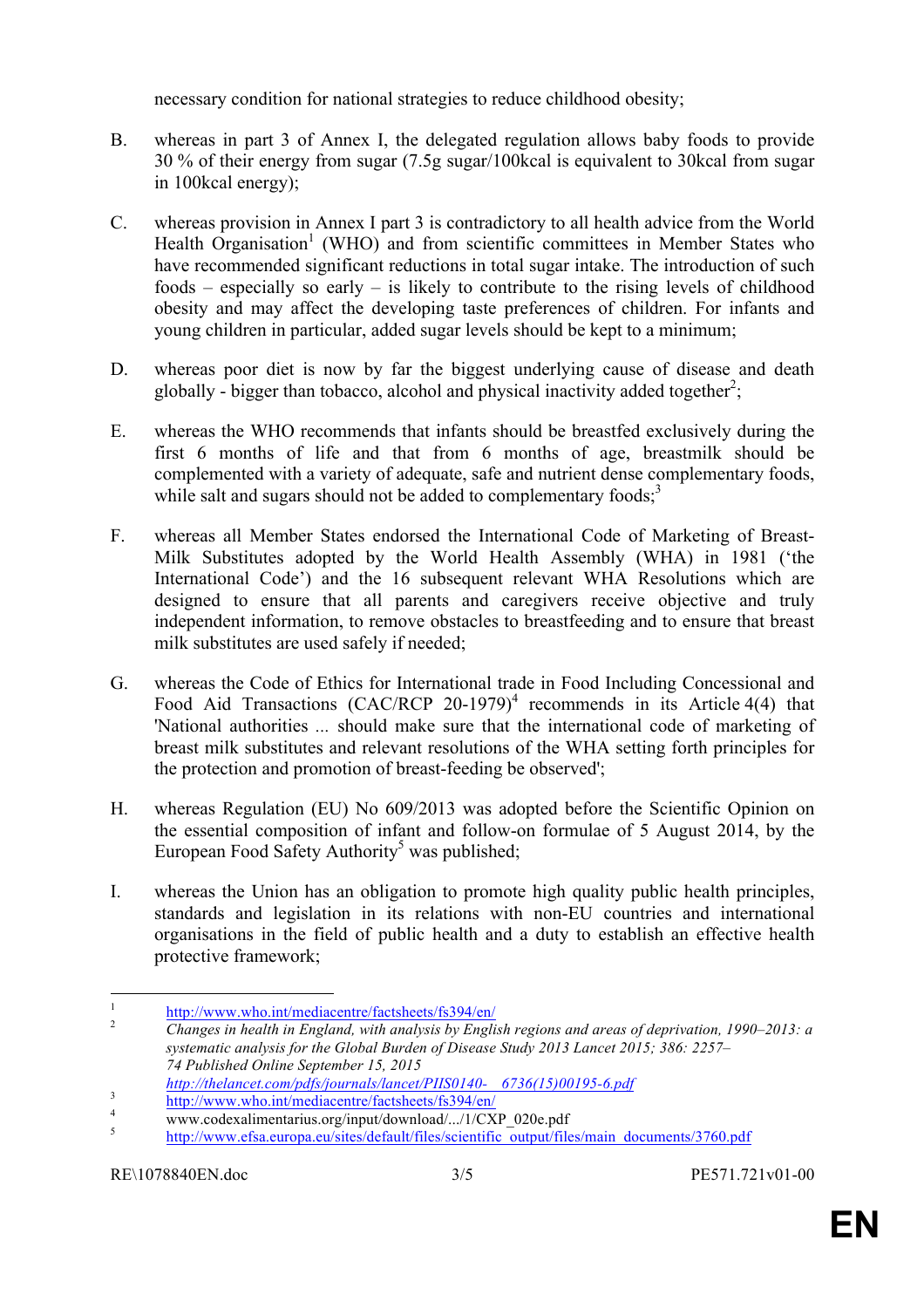- J. whereas in addition to transparent consultations with NGOs and other stakeholders in the context of the Advisory Group on the Food Chain and Animal and Plant Health, bilateral meetings were also held with interested parties without any public record of those;
- K. whereas infants and young children are a particularly vulnerable population regarding endocrine disrupting chemicals and other contaminants;
- L. whereas the International Agency for Research on Cancer the specialized cancer agency of the WHO - classified glyphosate as probably carcinogenic to humans on 20 March  $2015^1$ ;
- 1. Objects to the Commission delegated regulation;

### **Obesity**

2. Considers that the delegated regulation does not contain sufficient measures to protect infants and young children against obesity and that the allowed maximum sugar level should be substantially lowered in line with WHO recommendations;

### **Contaminants**

- 3. Considers that given the particular vulnerability of the endocrine system of infants and young children, zero tolerance for pesticides should apply as a general principle;
- 4. Considers that all derogations to the zero tolerance for pesticides principle should be explicitly listed in Annex III which should regularly be updated towards constantly stricter maximum residue levels, following new scientific evidence on the health effects of active substances and their metabolites. For instance, glyphosate should be added;

### **Labelling**

5. In consideration of global public health recommendations, including WHA Resolution 63.23, the WHA Global Strategy of Infant and Young Child feeding and the global impact of exports from the Union to third countries, the labelling and marketing of processed baby foods should make it clear that these products are not adequate for use by infants of less than 6 months of age and should not undermine the 6 month exclusive breastfeeding recommendation; Considers therefore that the labelling and marketing should be revised in line with WHA recommendations for foods for infants and young children;

### **Transparency**

- 6. Considers that for the sake of transparency and building public trust in Union institutions and EU decision making, the list of "bilateral meetings" (including the date and participants) that the Commission has held with interested parties in the process of drafting the delegated regulation should be made public;
- 7. Instructs its President to forward this resolution to the Commission and to notify it that

<sup>&</sup>lt;sup>1</sup> http://www.iarc.fr/en/media-centre/iarcnews/pdf/MonographVolume112.pdf